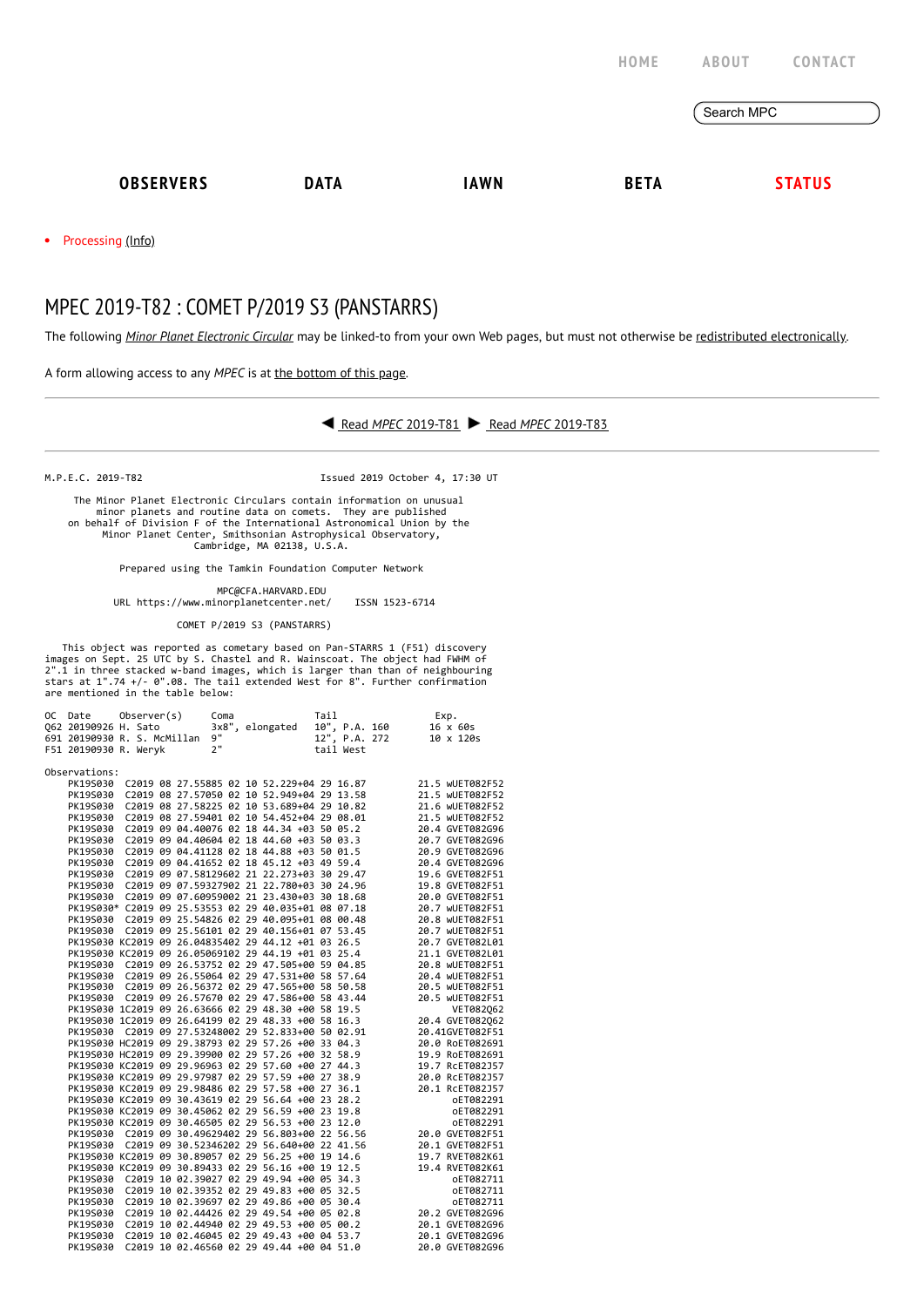| PK19S030 KC2019 10 04.04759402 29 38.71 -00 09 38.5<br>PK19S030 KC2019 10 04.05072902 29 38.70 -00 09 40.2<br>PK19S030 pC2019 10 04.05309002 29 38.67 -00 09 41.0 |                      |                            |                                | 20.3 GVET082L01<br>20.3 GVET082L01<br>20.5 GVET082L01 |  |  |  |
|-------------------------------------------------------------------------------------------------------------------------------------------------------------------|----------------------|----------------------------|--------------------------------|-------------------------------------------------------|--|--|--|
| Observer details:<br>291 LPL/Spacewatch II. Observer J. V. Scotti. 1.8-m f/2.7 reflector + CCD.                                                                   |                      |                            |                                |                                                       |  |  |  |
| 691 Steward Observatory, Kitt Peak-Spacewatch. Observer J. V. Scotti. 0.9-m<br>f/3 reflector + CCD.                                                               |                      |                            |                                |                                                       |  |  |  |
| 711 McDonald Observatory, Fort Davis. Observers J. G. Ries, J. W. Kuehne.<br>Measurer J. G. Ries. 2.1-m reflector + CCD + focal reducer.                          |                      |                            |                                |                                                       |  |  |  |
| F51 Pan-STARRS 1, Haleakala. Observers J. Bulger, K. Chambers, T. Lowe, E.<br>Magnier, A. Schultz, M. Willman. Measurers S. Chastel, M. Huber, Y.                 |                      |                            |                                |                                                       |  |  |  |
| Ramanjooloo, R. Wainscoat, R. Weryk, K. Chambers, T. de Boer, L. Denneau, J.<br>Fairlamb, H. Flewelling, C.-C. Lin, E. Magnier. 1.8-m Ritchey-Chretien +<br>CCD.  |                      |                            |                                |                                                       |  |  |  |
| F52 Pan-STARRS 2, Haleakala.  Observers J. Bulger, T. Dukes, T. Lowe, A.<br>Schultz, M. Willman. Measurers K. Chambers, S. Chastel, T. de Boer, L.                |                      |                            |                                |                                                       |  |  |  |
| Denneau, J. Fairlamb, H. Flewelling, M. Huber, C.-C. Lin, E. Magnier, Y.<br>Ramanjooloo, R. Wainscoat, R. Weryk. 1.8-m Ritchey-Chretien + CCD.                    |                      |                            |                                |                                                       |  |  |  |
| G96 Mt. Lemmon Survey. Observer H. Groeller. Measurers B. M. Africano, E. J.                                                                                      |                      |                            |                                |                                                       |  |  |  |
| Christensen, G. A. Farneth, D. C. Fuls, A. R. Gibbs, A. D. Grauer, H.<br>Groeller, R. A. Kowalski, S. M. Larson, G. J. Leonard, T. A. Pruyne, D.                  |                      |                            |                                |                                                       |  |  |  |
| Rankin, R. L. Seaman, F. C. Shelly. 1.5-m reflector + 10K CCD.                                                                                                    |                      |                            |                                |                                                       |  |  |  |
| 157 Centro Astronomico Alto Turia, Valencia. Observers G. Fornas, A. Carreno,<br>V. Mas. Measurers E. Arce, L. Rivas, P. Rosillo, S. Crespo.                      |                      |                            |                                |                                                       |  |  |  |
| K61 Rokycany Observatory. Observer M. Adamovsky. 0.51-m f/6.8 reflector + CCD.<br>L01 Visnjan Observatory, Tican. Observers K. Korlevic, F. Valentine. Measurer   |                      |                            |                                |                                                       |  |  |  |
| K. Korlevic. 1.0-m f/2.9 reflector + CCD.<br>Q62 iTelescope Observatory, Siding Spring. Observer H. Sato. 0.51-m f/6.8                                            |                      |                            |                                |                                                       |  |  |  |
| astrograph + CCD + f/4.5 focal reducer.                                                                                                                           |                      |                            |                                |                                                       |  |  |  |
| Orbital elements:<br>P/2019 S3 (PANSTARRS)                                                                                                                        |                      |                            |                                |                                                       |  |  |  |
| Epoch 2019 Aug. 25.0 TT = JDT 2458720.5<br>T 2019 Aug. 26.07844 TT                                                                                                |                      |                            | Veres                          |                                                       |  |  |  |
| 1.8066638<br>q                                                                                                                                                    | (2000.0)             | P                          | O                              |                                                       |  |  |  |
| Peri. 212.94296<br>0.15633610<br>n<br>3.4126876<br>Node<br>a                                                                                                      | 150.16676            | +0.99542062<br>+0.07749008 | $-0.05904281$<br>+0.95890667   |                                                       |  |  |  |
| 0.4706038<br>Incl.<br>e                                                                                                                                           | 8.69175              | -0.05597388                | +0.27751026                    |                                                       |  |  |  |
| P<br>6.30<br>From 45 observations 2019 Aug. 27-Oct. 4, mean residual $0''.6$ .                                                                                    |                      |                            |                                |                                                       |  |  |  |
| P/2019 S3 (PANSTARRS)                                                                                                                                             |                      |                            |                                |                                                       |  |  |  |
| Epoch 2025 Dec. 31.0 TT = JDT 2461040.5                                                                                                                           |                      |                            |                                |                                                       |  |  |  |
| T 2025 Dec. 18.65490 TT<br>1.8068935<br>q                                                                                                                         | (2000.0)             | P                          | Veres<br>Q                     |                                                       |  |  |  |
| Peri. 213.12784<br>0.15631086<br>n<br>3.4130549<br>Node<br>a                                                                                                      | 150.10313            | +0.99528300<br>+0.07956649 | -0.06115366<br>+0.95870938     |                                                       |  |  |  |
| 0.4705935<br>Incl.<br>e                                                                                                                                           | 8.69047              | -0.05550601                | +0.27773467                    |                                                       |  |  |  |
| P<br>6.31<br>From 45 observations 2019 Aug. 27-Oct. 4.                                                                                                            |                      |                            |                                |                                                       |  |  |  |
|                                                                                                                                                                   |                      |                            |                                |                                                       |  |  |  |
| P/2019 S3 (PANSTARRS)<br>Epoch 2019 Apr. 27.0 TT = JDT 2458600.5                                                                                                  |                      |                            |                                |                                                       |  |  |  |
| T 2019 Aug. 26.06128 TT<br>Veres<br>P<br>1.8067103<br>(2000.0)<br>q<br>Q                                                                                          |                      |                            |                                |                                                       |  |  |  |
| Peri.<br>0.15632271<br>n                                                                                                                                          | 212,93421            | +0.99542958                | $-0.05889379$                  |                                                       |  |  |  |
| Node<br>3.4128824<br>a<br>0.4706204<br>Incl.<br>e                                                                                                                 | 150.16695<br>8.69160 | +0.07734616<br>-0.05601363 | +0.95891773<br>+0.27750371     |                                                       |  |  |  |
| P<br>6.30                                                                                                                                                         |                      |                            |                                |                                                       |  |  |  |
| From 45 observations 2019 Aug. 27-Oct. 4, mean residual $0''.6$ .                                                                                                 |                      |                            |                                |                                                       |  |  |  |
| Ephemeris:<br>Date<br>R. A. (2000) Decl.<br>ТT                                                                                                                    | Delta                | r                          | Elong.<br>Phase                | m2<br>m1                                              |  |  |  |
| 2019 09 04<br>02 18 22.9 +03 52 29                                                                                                                                | 1.0146               | 1.8084                     | 126.7<br>26.6                  | 20.9                                                  |  |  |  |
| 02 27 58.6 +02 05 05<br>2019 09 19<br>.                                                                                                                           | 0.9387               | 1.8188                     | 138.7<br>21.4                  | 20.8                                                  |  |  |  |
| 02 29 50.3 +00 54 57<br>2019 09 27                                                                                                                                | 0.9109               | 1.8282                     | 145.6<br>18.0                  | 20.7                                                  |  |  |  |
| .<br>02 29 46.5 +00 00 03<br>2019 10 03                                                                                                                           | 0.8970               | 1.8369                     | 150.8<br>15.4                  | 20.7                                                  |  |  |  |
| 02 29 39.1 -00 09 04<br>2019 10 04<br>02 29 30.0 -00 18 10<br>2019 10 05                                                                                          | 0.8953<br>0.8938     | 1.8385<br>1.8401           | 151.7<br>15.0<br>152.5<br>14.5 | 20.7<br>20.7                                          |  |  |  |
| $\cdots$<br>2019 10 11<br>02 28 00.3 -01 11 11                                                                                                                    | 0.8887               | 1.8507                     | 157.4<br>12.0                  | 20.7                                                  |  |  |  |
| .<br>02 24 46.0 -02 14 19<br>2019 10 19                                                                                                                           | 0.8929               | 1.8669                     | 9.3<br>162.4                   | 20.8                                                  |  |  |  |
| .                                                                                                                                                                 |                      |                            |                                |                                                       |  |  |  |
| 02 17 00.2 -03 31 21<br>2019 11 03                                                                                                                                | 0.9367               | 1.9035                     | 161.4<br>9.6                   | 21.0                                                  |  |  |  |
| M. P. C. Staff<br>(C) Copyright 2019 MPC<br>M.P.E.C. 2019-T82                                                                                                     |                      |                            |                                |                                                       |  |  |  |

Read *MPEC* [2019-T81](https://minorplanetcenter.net/mpec/K19/K19T81.html) Read *MPEC* [2019-T83](https://minorplanetcenter.net/mpec/K19/K19T83.html)

|  | Display MPEC number: |  | <b>Clear</b> |
|--|----------------------|--|--------------|
|--|----------------------|--|--------------|

Enter an *[MPEC](https://minorplanetcenter.net/iau/services/MPEC.html)* number in one of the following forms:

- 1997-B01 (the full form)
- J97B01 (the packed version of the full form)
- B01 (the abbreviated form)